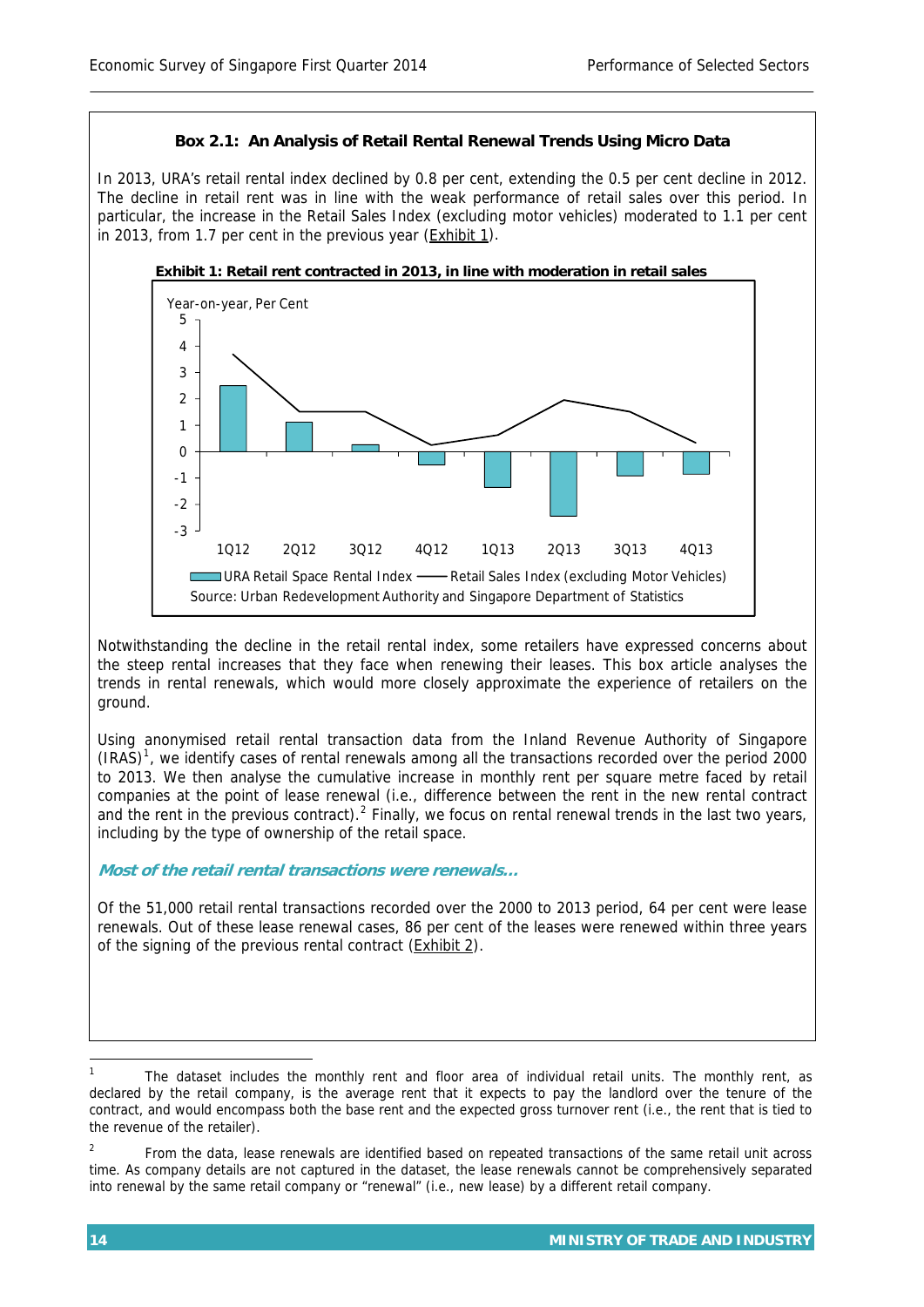

-60 -40

> 2000 2002 2004 2006 2008 2010 2012  $-1\%$  - 10% - 25%

 $--- 50\% 75\%$ 

99%

2000 2002 2004 2006 2008 2010 2012

1% 10% 25%  $- - - 50\%$   $- - 75\%$   $- - 90\%$ 

 $\overline{a}$ 

-100 -50  $\Omega$ 

<span id="page-1-0"></span><sup>3</sup> For this analysis, we computed the cumulative increase in rent for all the lease renewal cases, removed the outlier observations at both the top and bottom, and then ranked the rest in order of magnitude.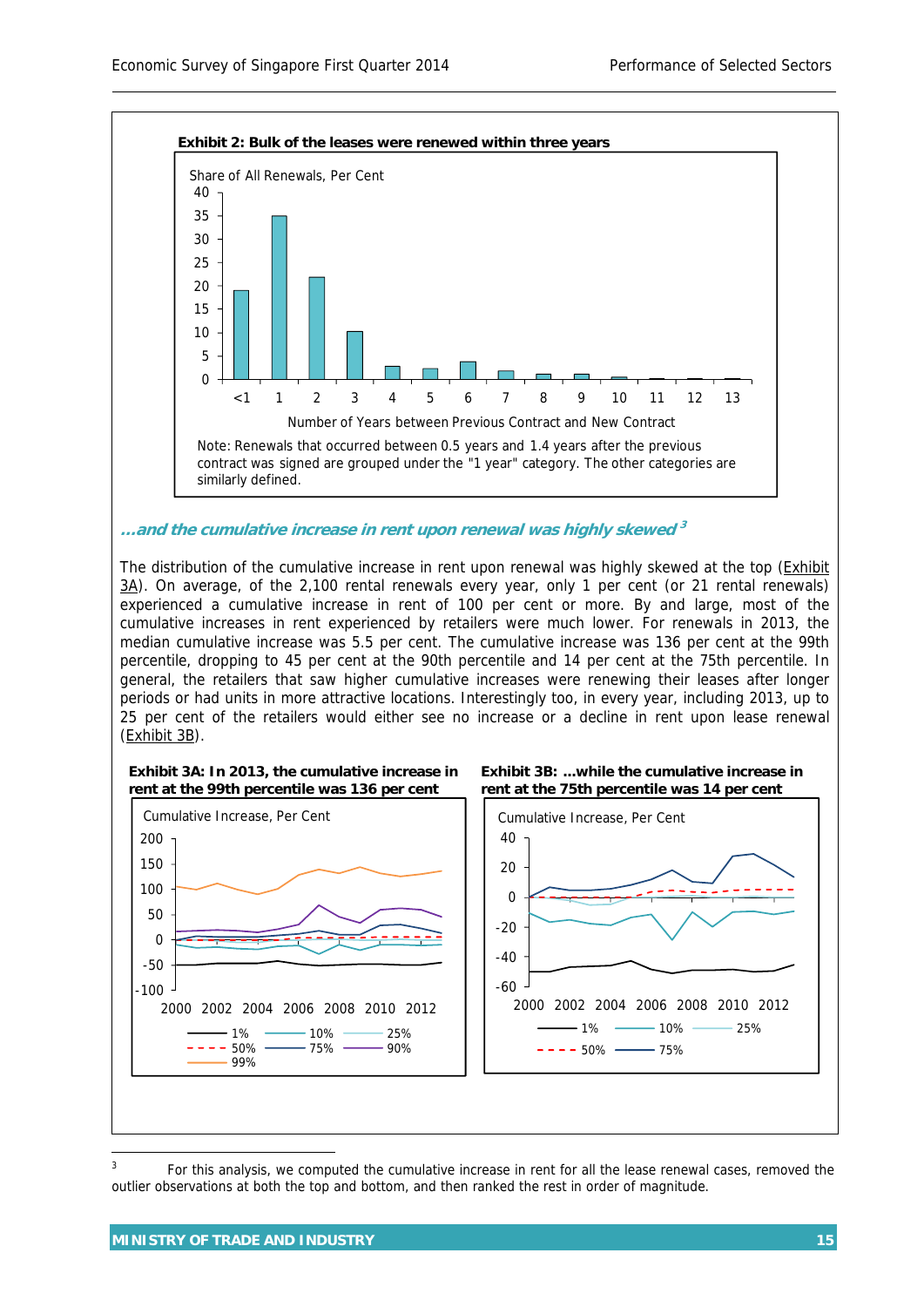## **For most of the renewals in 2012 and 2013, the effective increase in rent per annum was in line with inflation …**

Focusing on rental renewals in the last two years, we find that 76 per cent of the renewals were made within three years of the signing of the previous rental contract. In particular, 36 per cent of the renewals were made around a year after the earlier contract was signed, and 22 per cent around two years after the earlier contract was signed (Exhibit 4). The median cumulative rental increase faced by these two groups of retailers was 3.3 per cent and 5.8 per cent respectively. On a per annum basis, the effective increase in rent, at 3.3 per cent and 2.9 per cent respectively, is similar to the rate of inflation of 3.5 per cent per annum from 2011 to 2013.

While there were instances of higher cumulative rental increases upon lease renewals (>20 per cent), these cases only accounted for 20 per cent of all lease renewals in 2012 and 2013, and were generally for leases that were being renewed after more than five years. For instance, the median cumulative increase in rent for units renewed around six years after the previous contract date was 23 per cent. This works out to be an increase of around 3.6 per cent on an annual basis, in line with the rate of inflation from 2007 to 2013.

**Exhibit 4: The median cumulative increase in rent upon renewal for the bulk of the units was small in 2012 and 2013**



**…and there is also no evidence to suggest that the cumulative rental increase in REITowned malls is systematically higher than that in other malls** 

In terms of ownership type<sup>[4](#page-2-0)</sup>, the median cumulative increase in rent upon renewal for units in Stratatitled and Single-owner malls tended to be higher than that in REIT-owned malls, for renewals taking place around one to two years after the previous contract was signed (Exhibit 5). Specifically, in 2012 and 2013, such renewals accounted for 43 per cent, 39 per cent, 30 per cent of all renewals in REITowned malls, Single-owner malls and Strata-titled malls respectively. For retailers renewing around one year after the previous contract date – which is the most common category of renewal in all three types of malls – the median cumulative increase in rent experienced was 1.8 per cent, 3.9 per cent and 3.4 per cent respectively.

 $\overline{a}$ 

<span id="page-2-0"></span><sup>4</sup> The retail units are categorised into those situated in REIT-owned malls and non-REIT malls. The non-REIT malls are in turn classified as Single-owner or Strata-titled malls. A Single-owner mall has one management operating the building. For Strata-titled malls, each unit in the mall is typically owned by an individual. REIT-owned malls and Single-owner malls were identified based on company annual reports as of 2 May 2014.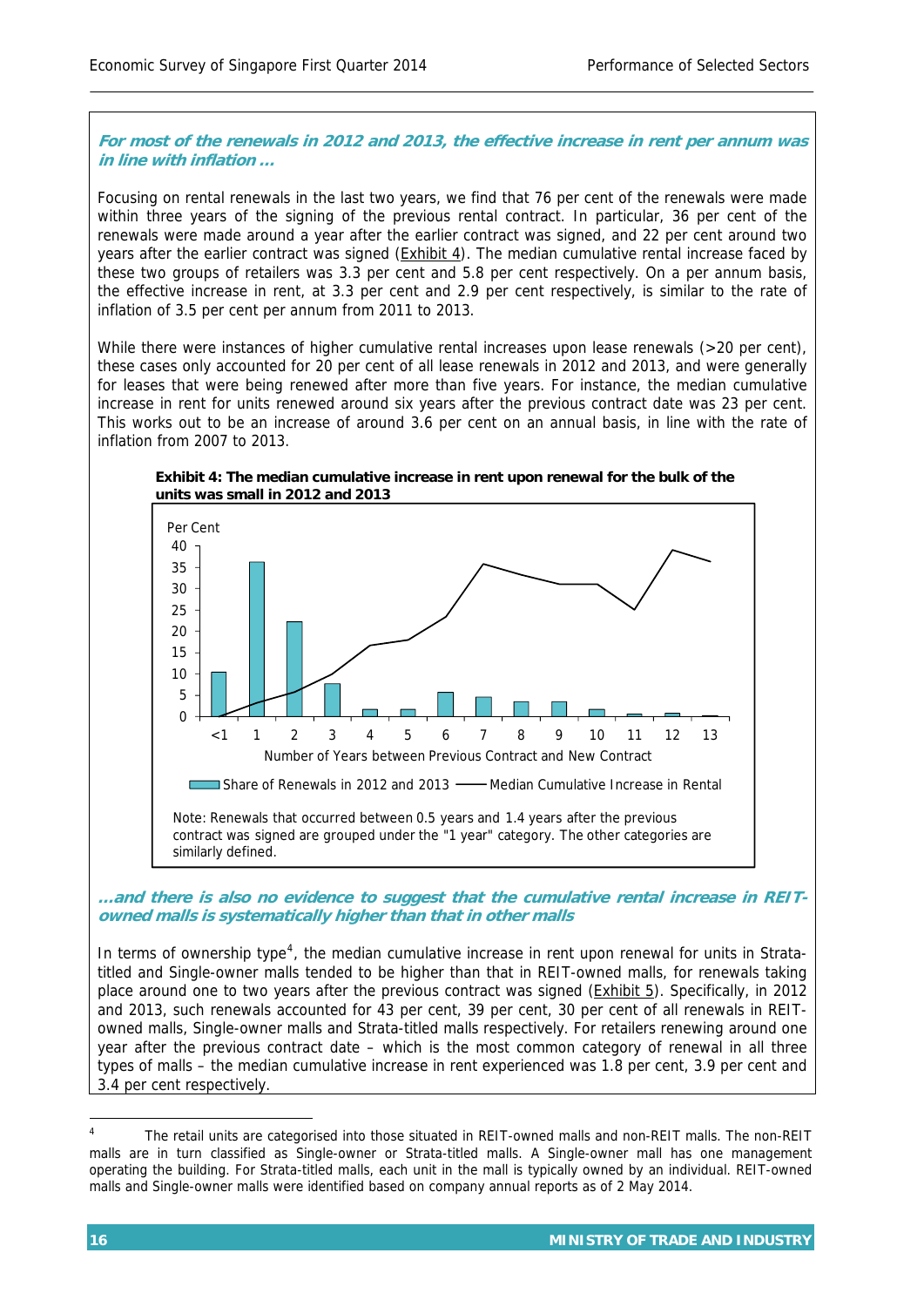However, for the small number of renewals taking place beyond three years, there is mixed evidence as to whether the cumulative increase in rent in REIT-owned malls was higher than that for the other types of malls.





## **Going forward, upward pressure on retail rent is expected to ease as the supply of retail space increases…**

Based on the above analysis, the cumulative increase in rent faced by retailers upon lease renewal is highly skewed. In 2013, while one in ten retailers saw a cumulative increase in rent of more than 45 per cent, a quarter of the retailers saw far smaller increases of 5.5 per cent or less, and another quarter saw no change or a drop in their rent. After normalising by the number of years between rental contracts, the effective increase in rent per annum for most retailers tended to be in line with the rate of inflation. There is also no evidence to suggest that retailers in REIT-owned malls consistently faced larger rental increases than retailers in other types of malls.

Going forward, we expect upward pressure on retail rent to continue to ease. In the first quarter of 2014, URA's retail rental index registered flat growth on a year-on-year basis. Overall vacancy rate also increased to 5.8 per cent from 4.5 per cent in the previous quarter. Upward pressure on retail rent is expected to ease for the rest of 2014, given the strong supply of retail space coming on-stream (Exhibit 6). Specifically, from 2014 to 2016, an average of 204,000 gross sqm of retail space is estimated to come on-stream annually. For each year, this is around 1.6 times the average annual completions from 2011 to 2013.<sup>[6](#page-3-1)</sup> On the demand side, the continued popularity of on-line shopping and tighter labour market could also further cap the demand for retail space.

<span id="page-3-0"></span><sup>—&</sup>lt;br>5 For renewals within a year, the cumulative increase in rent was zero for all types of malls.

<span id="page-3-1"></span><sup>6</sup> Completions consist of the construction of new buildings. Additions and alternations to existing buildings, temporary structures and minor works are excluded as the floor areas generated from these works are not significant.